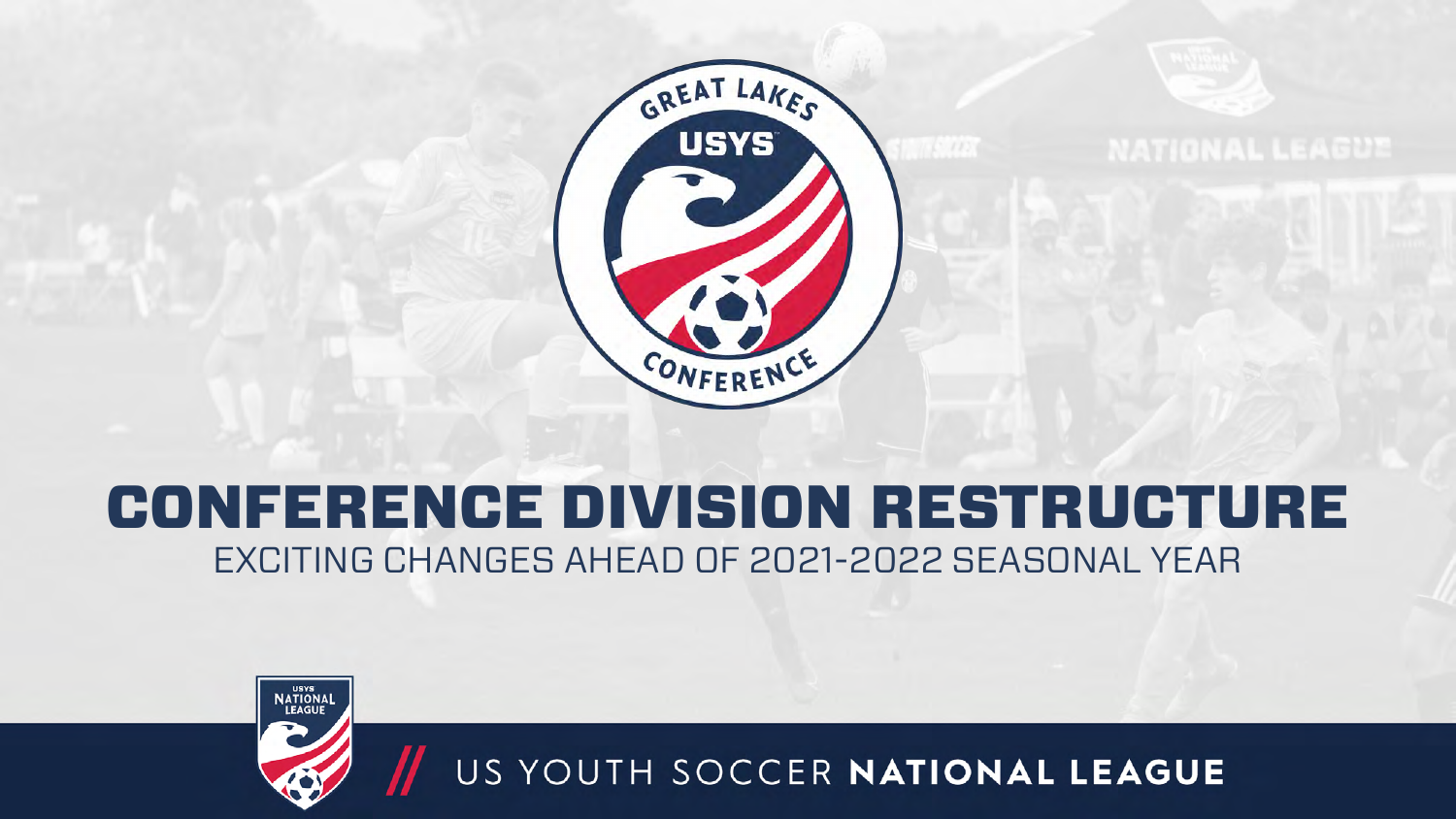## GENERAL OVERVIEW

#### • **450+ teams currently play in the Conference**

• 13U and 14U only in the fall due to the High School conflict for boys and girls (all ages in the Spring)

#### • **Advancement opportunities**

- To National League P.R.O. from Tier 1 divisions
- Regional Championship wildcard slots from Tier 1 divisions

#### • **National League Showcase Series opportunities**

• For **ALL** 15U-19U teams to apply

**ATIONA** 

#### • **Participation within Conference-hosted showcases**

• For **ALL** 15U-19U teams (availability permitting)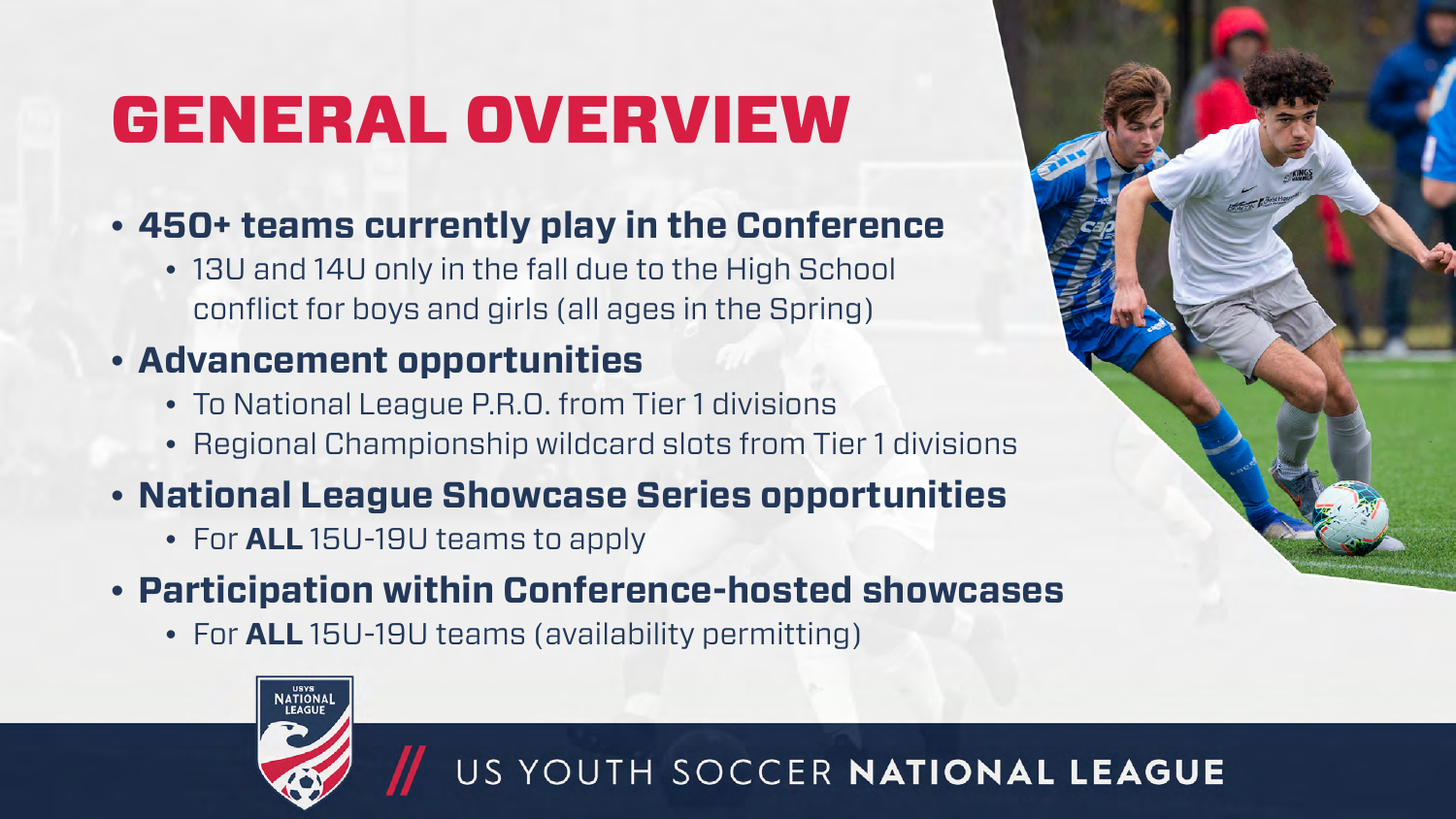# NEW DIVISIONAL STRUCTURE



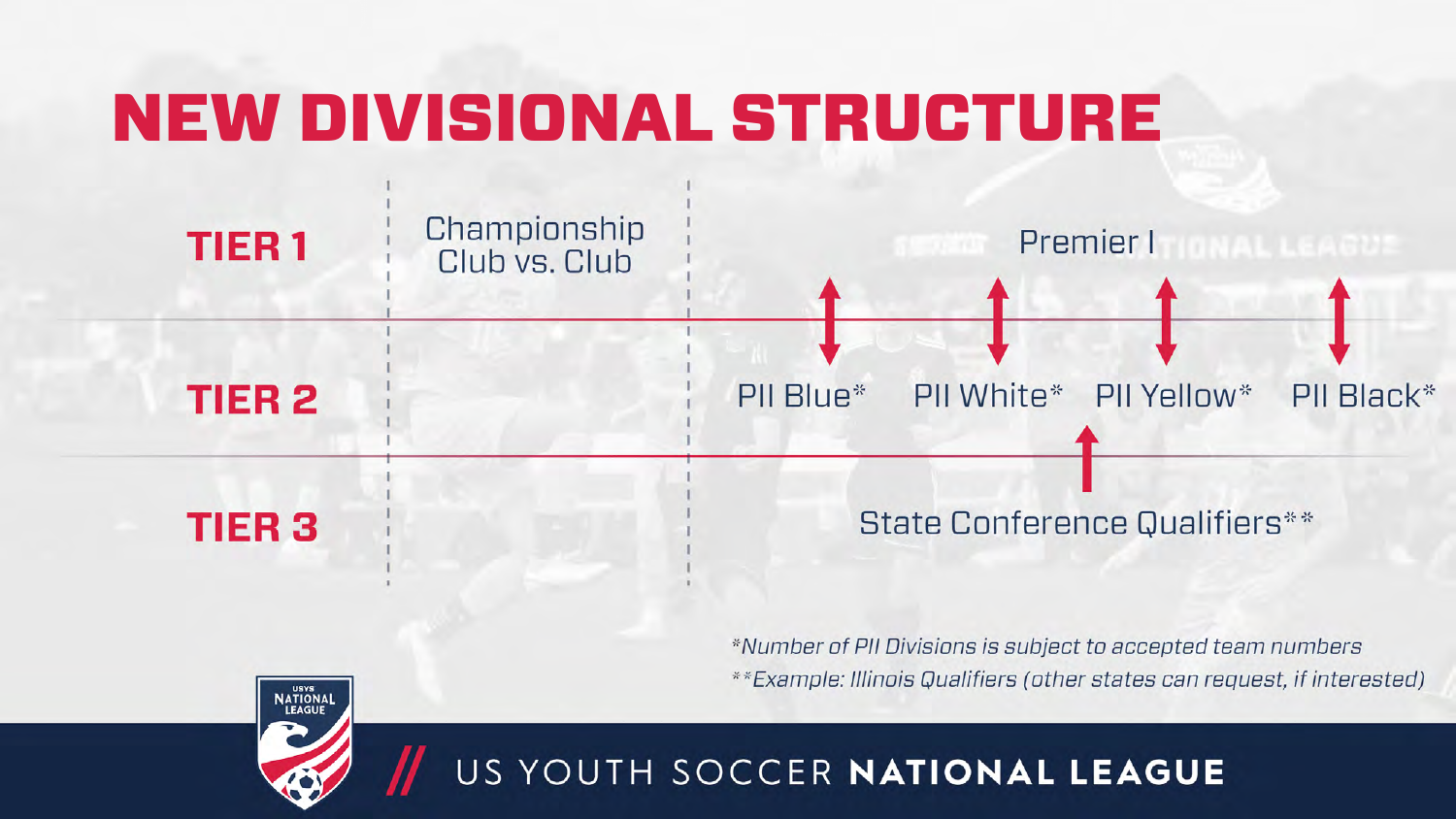## BENEFITS TO STRUCTURAL CHANGE

- Allows for more localized travel/competition within all Premier II Divisions, which will be grouped geographically wherever possible.
- Allows more teams the opportunity to play in a competitive division with an opportunity to earn promotion to the Premier I level.
- Gives all the best-performing teams in each Premier II Division an opportunity to participate in one of the National League Showcase Series events, if they choose to apply (not mandatory for Premier II teams).
- Allows for an attractive and easy integration for clubs from outside of our platforms to come back into the USYS National League.

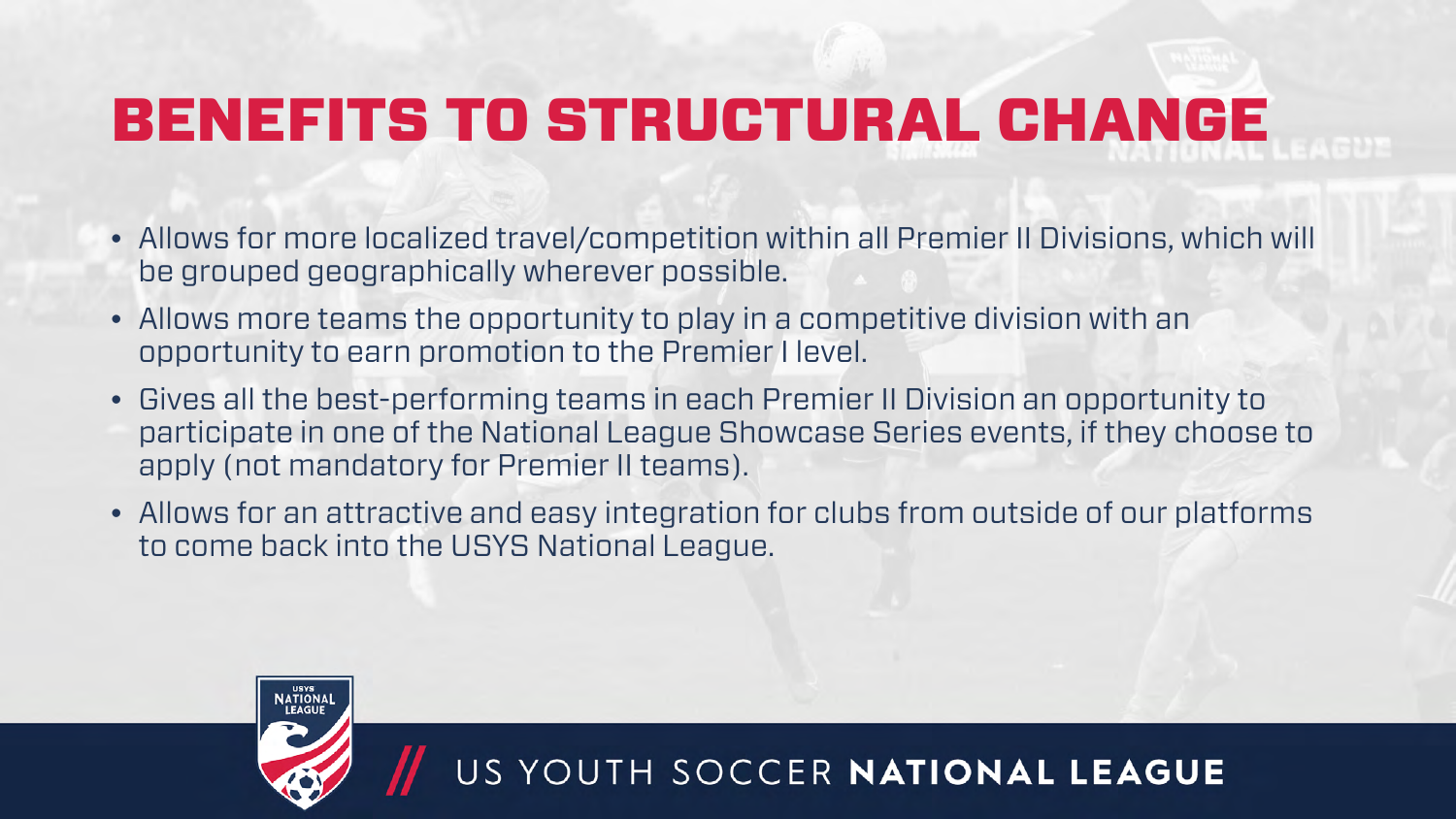### ALSO NEW FOR 2021-2022 13U AGE GROUP - FALL SEASON

#### **13U Premier II Blue 13U Premier II White 13U Premier II Black 13U Blue 13U White 13U Black 13U Yellow FALL SEASON SPRING SEASON 13U Premier I** Top teams to Premier I Remaining teams to Premier II Top teams to Premier I Remaining teams to Premier II Top teams to Premier I Remaining teams to Premier II Top teams to Premier I Remaining teams to Premier II

*Please note: this is an example and may vary from year to year; number of teams in each division to be determined by selection committee*

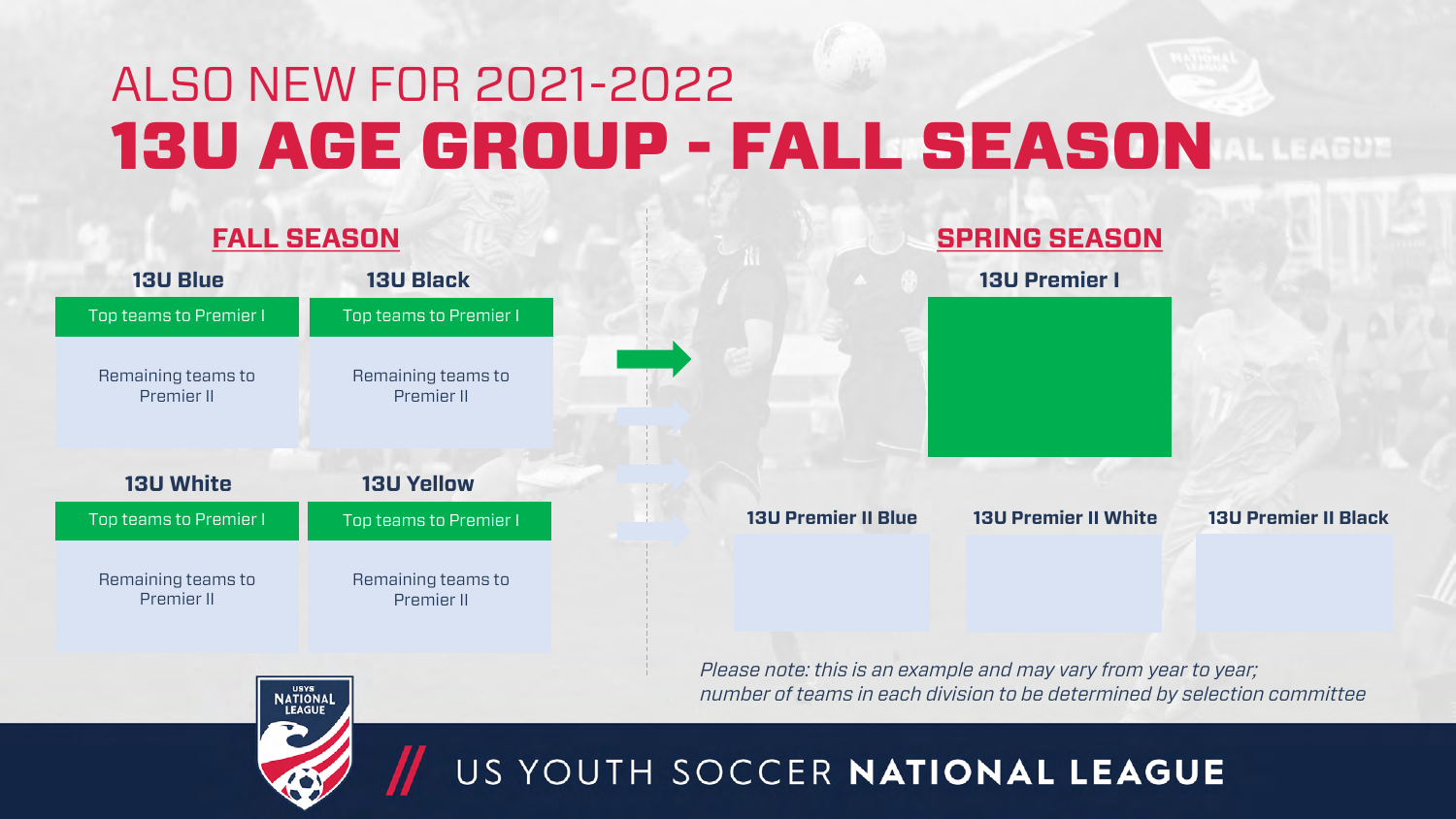## 13U ADVANTAGES

- ALL 13U teams will start at the same level in the Fall 2021 season
- Teams are grouped locally to avoid large amounts of travel at this age group
- Top teams from each division are awarded Premier I slots for the Spring 2022 season
- In their first seasonal year of National League Conference play, the top 13U teams from each area of the conference will have the opportunity to compete for National League P.R.O. slots and Midwest Regional Championship wildcards in the Spring 2022 season
- Exciting for new clubs looking to come back to US Youth Soccer



US YOUTH SOCCER NATIONAL LEAGUE

**NATIONAL LEAGUE**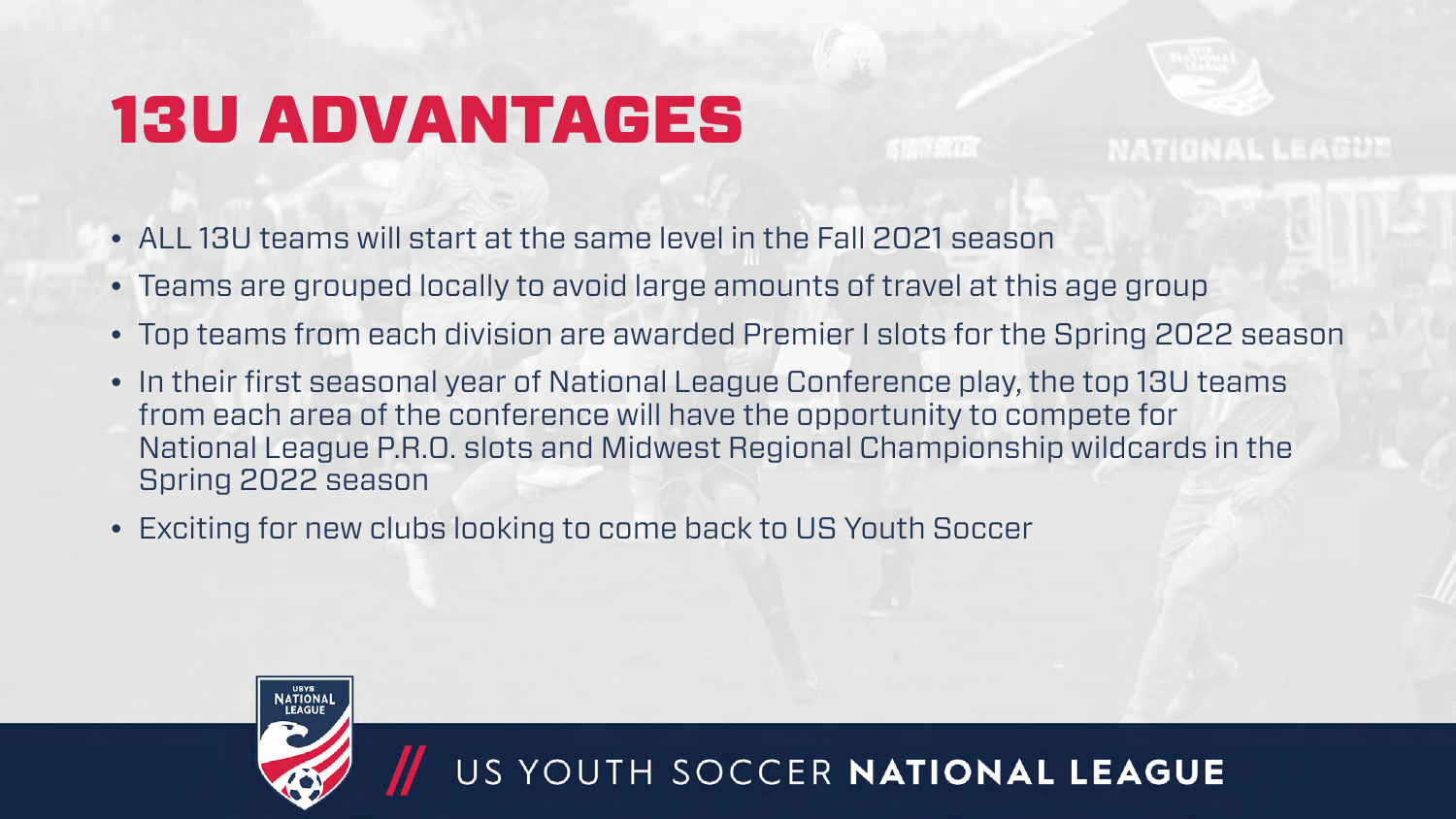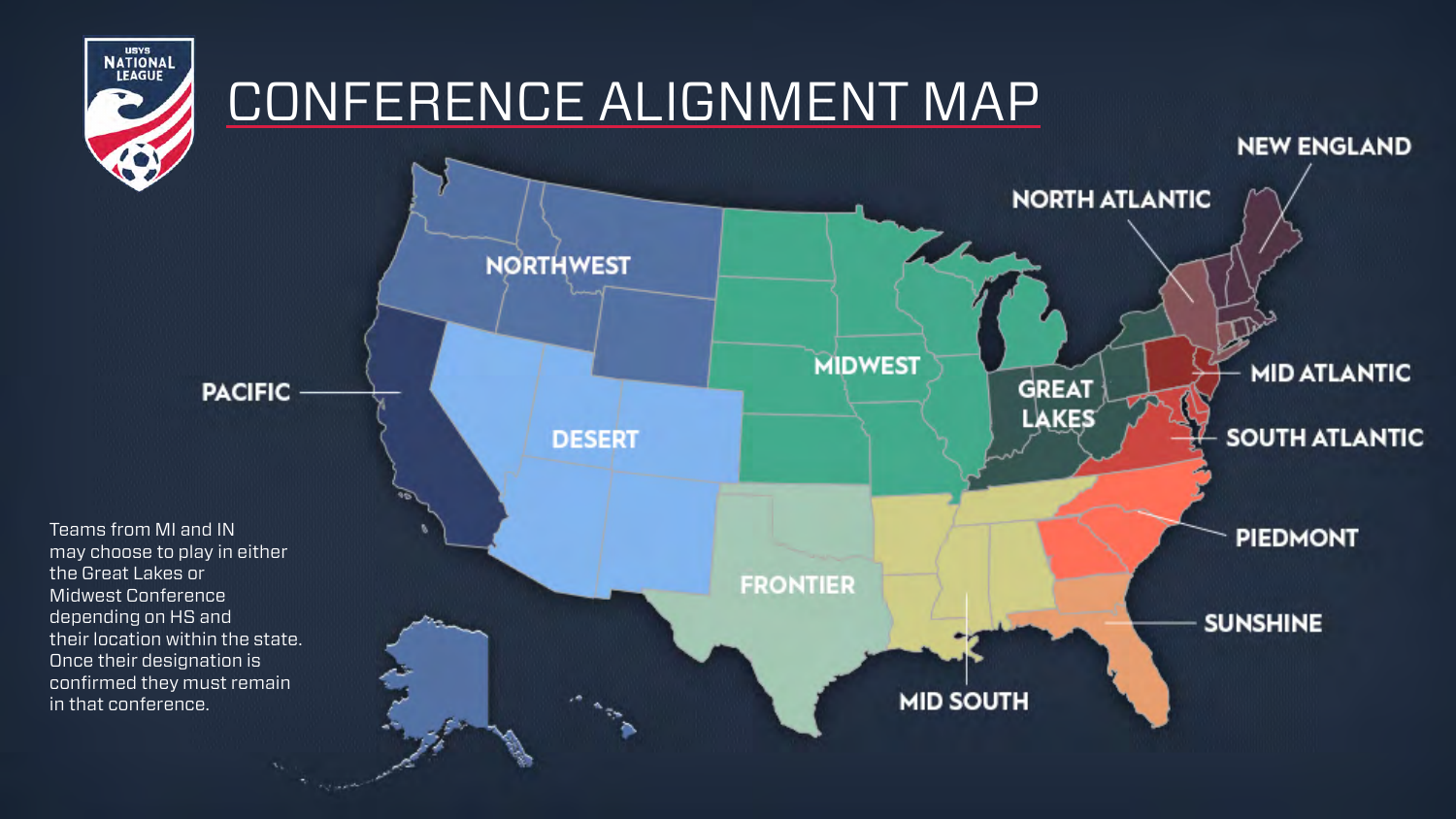# NATIONAL LEAGUE P.R.O.

#### **National League P.R.O.**

- Top Conference teams from around the country competing for advancement to the annual USYS National Championships
- For more information, visit<http://bit.ly/NLPROInfo>

#### **Great Lakes Conference tie-in to National League P.R.O.**

Top-finishing teams in the Premier I Divisions and Club vs. Club Divisions (15U-18U) can earn automatic qualification into National League P.R.O. for the following season.

*Specific qualifying slots may vary from year to year and among age groups.*





**NATIONAL LEAGUE**